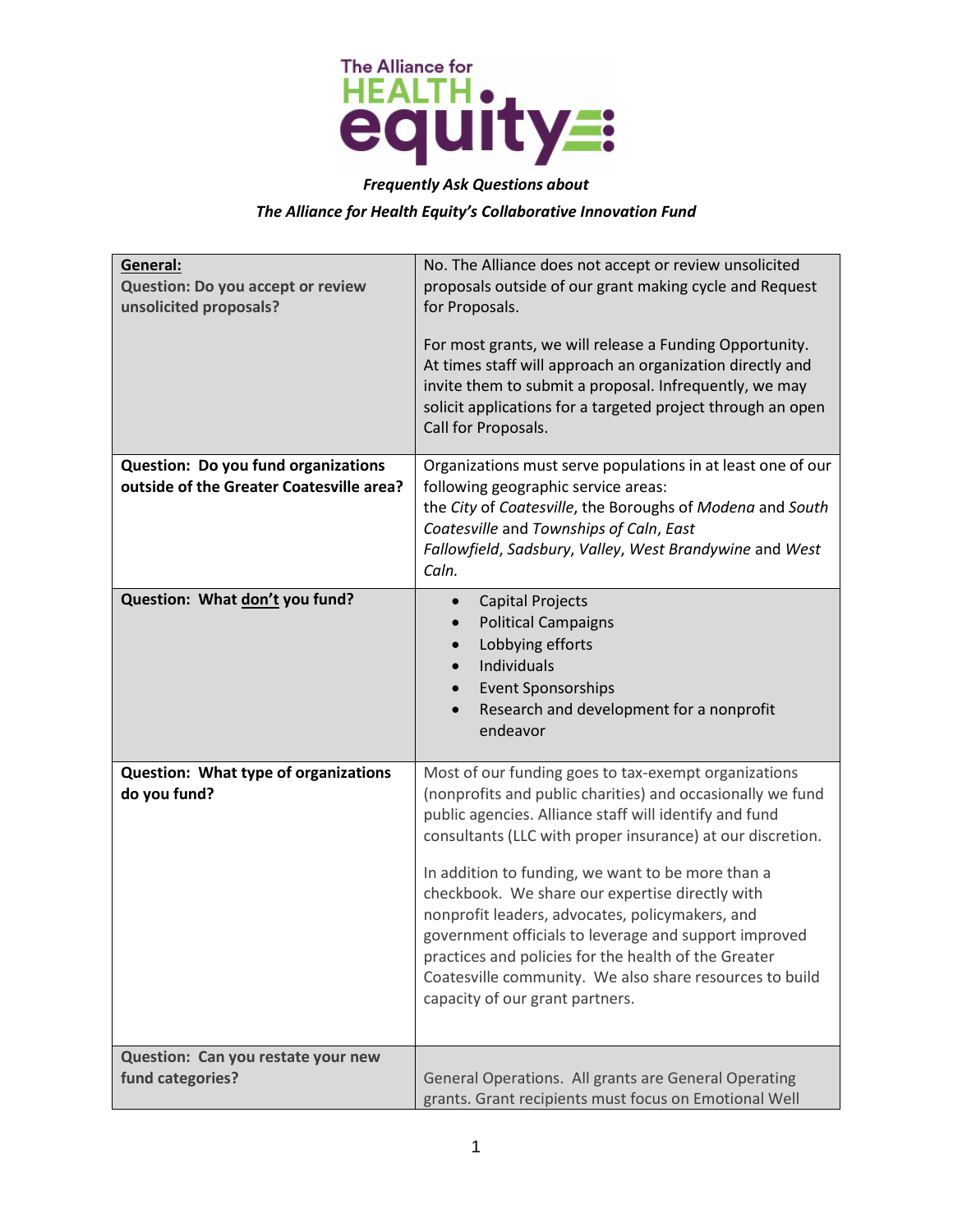## The Alliance for<br>HEALTH .

|                                                                                      | Being (mental health) integrated with education (K-12)<br>and/or employment existing and/or new services.                                                                                                                                                                                                                                                                                                                                                                                                         |
|--------------------------------------------------------------------------------------|-------------------------------------------------------------------------------------------------------------------------------------------------------------------------------------------------------------------------------------------------------------------------------------------------------------------------------------------------------------------------------------------------------------------------------------------------------------------------------------------------------------------|
| Question: What areas of work do you<br>fund?                                         | In support of our vision: a thriving, inclusive and health<br>community for all, we focus our efforts in areas that<br>address SDOH. We fund initiatives that align with our<br>three strategic priorities:                                                                                                                                                                                                                                                                                                       |
|                                                                                      | Priority 1. Integrated Services: This priority supports<br>partnerships that improve systems of care across clinical<br>and community-based services and provides opportunities<br>to address vital conditions that communities depend on to<br>reach their full potential. Such as integrated health,<br>mental health, family and social supports, housing,<br>healthy food options, employment opportunities, reliable<br>transportation, and quality education, all which can play a<br>role on one's health. |
|                                                                                      | Priority 2. Healthy Community: This priority supports<br>healthy inclusive spaces and places in settings like<br>childcare, daycare, public parks, playgrounds and after<br>school. Creating healthy environments through<br>partnerships can bring forward health, equity, and dignity<br>in public spaces that help to unite communities,<br>strengthen social bonds and capital, and provide everyone<br>with opportunities for good health.                                                                   |
|                                                                                      | Priority 3. Community Voice: This priority supports<br>building civic infrastructure for community members to<br>co-create a shared future that leads to positive<br>community-driven solutions.                                                                                                                                                                                                                                                                                                                  |
| Question: Must my organization and<br>initiative focus on low-income<br>populations? | Yes                                                                                                                                                                                                                                                                                                                                                                                                                                                                                                               |
| <b>Partnership Eligibility</b>                                                       | They must be able to demonstrate a track record of                                                                                                                                                                                                                                                                                                                                                                                                                                                                |
| Question: How are you defining a Lead                                                | collaboration and partnership-building among                                                                                                                                                                                                                                                                                                                                                                                                                                                                      |
|                                                                                      |                                                                                                                                                                                                                                                                                                                                                                                                                                                                                                                   |
| <b>Partner Organization?</b>                                                         | organizations in other sectors to achieve common                                                                                                                                                                                                                                                                                                                                                                                                                                                                  |
|                                                                                      | objectives. A Lead Partner must be a non-profit                                                                                                                                                                                                                                                                                                                                                                                                                                                                   |
|                                                                                      | organization who will be the recipient of the funding<br>awarded through the Collaborative Innovation Fund; they                                                                                                                                                                                                                                                                                                                                                                                                  |
|                                                                                      | will need to demonstrate that it has the fiscal procedures                                                                                                                                                                                                                                                                                                                                                                                                                                                        |
|                                                                                      | and policies in place and capabilities to be the recipient of                                                                                                                                                                                                                                                                                                                                                                                                                                                     |
|                                                                                      | the funding. They will serve as the conduit for the grant<br>funding, distribution of funds to the Grassroots                                                                                                                                                                                                                                                                                                                                                                                                     |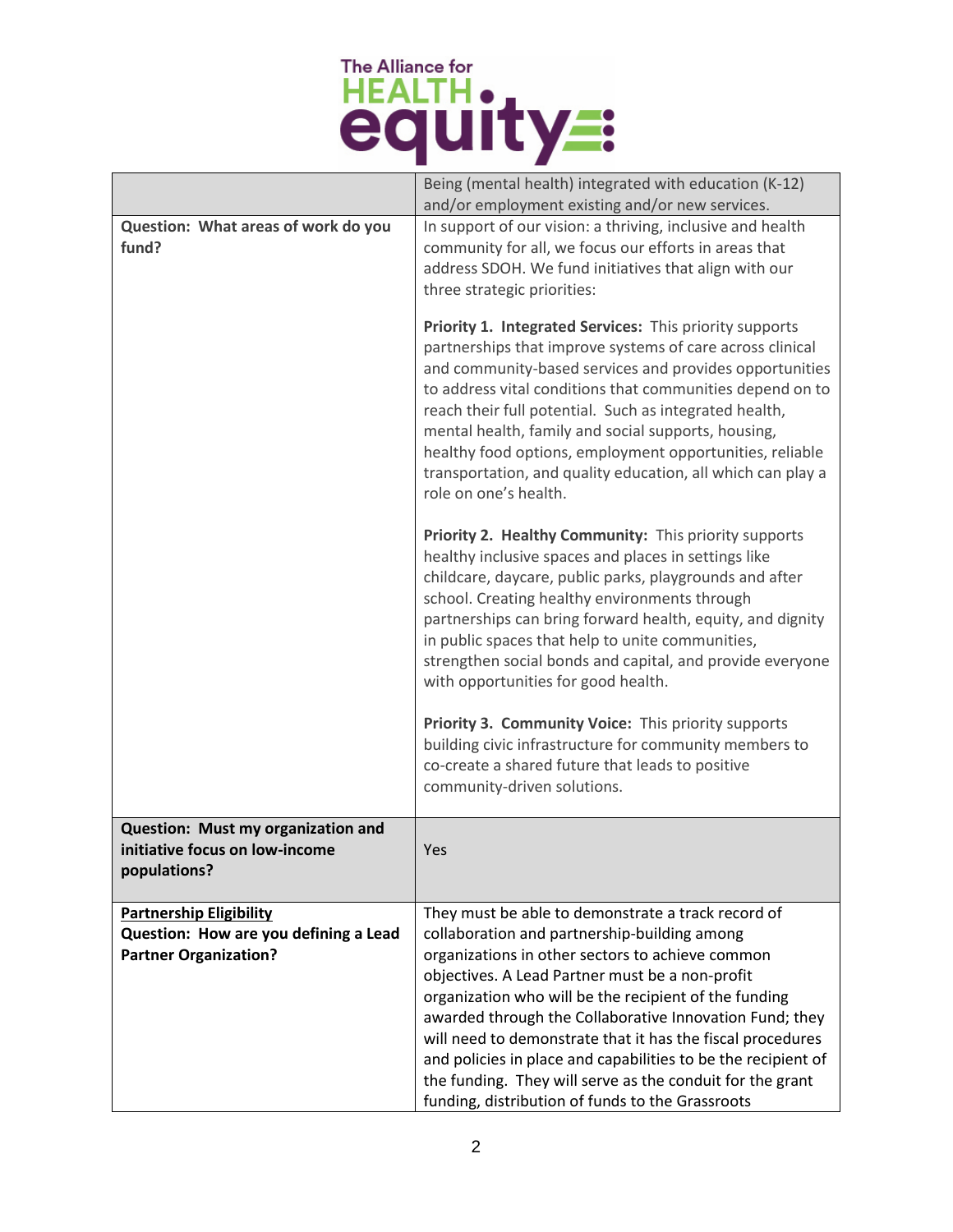

|                                                                                                                              | Community Partner (s) and will have responsibility for<br>grant reporting.                                                                                                                                                                                                                                                                                                                                                                                                                                                                                                                                            |
|------------------------------------------------------------------------------------------------------------------------------|-----------------------------------------------------------------------------------------------------------------------------------------------------------------------------------------------------------------------------------------------------------------------------------------------------------------------------------------------------------------------------------------------------------------------------------------------------------------------------------------------------------------------------------------------------------------------------------------------------------------------|
|                                                                                                                              | Organization must have a 501(c)(3) IRS letter of<br>determination verifying status as an independent<br>nonprofit organization.                                                                                                                                                                                                                                                                                                                                                                                                                                                                                       |
|                                                                                                                              | The Lead Partner Organization must demonstrate that<br>they are embedded and trusted by the community.                                                                                                                                                                                                                                                                                                                                                                                                                                                                                                                |
|                                                                                                                              | The following organizations would not qualify as the Lead<br>Partner in response to the Collaborative Innovation Fund<br>RFP, however they are encouraged to participate in the<br>initiative:<br>non-profit hospitals<br>public charity foundations or private foundations<br>public benefit or B-corporations<br>$\bullet$<br>community development financial institutions<br>(CDFI)<br>school districts<br>$\bullet$<br>any governmental entity<br>٠<br>universities, or<br>$\bullet$<br>non-profit health insurance companies                                                                                     |
| Question: How are you defining<br><b>Grassroots Community Partners?</b>                                                      | Grassroots Community Partners are defined as<br>"organizations who are drawn together by something that<br>they have in common that has both personal and<br>community consequences and grant themselves the<br>authority to solve the problem that they are facing or<br>create the future they desire." Grassroots Community<br>Partners (s) should be financially compensated for their<br>time, community capital and resources. They can include:<br><b>Civic Organizations</b><br><b>Grassroots Community-based Nonprofits</b><br><b>Community Development Corporations</b><br><b>Faith-based Organizations</b> |
| Question: Why does the proposal<br>require collaboration among at least<br>one Lead Partner & one Grassroot<br>Organization? | The Collaborative Innovation Fund will be funding<br>partnerships between (at a minimum) one Lead<br>Partner Organization and<br>one GRASSROOTS COMMUNITY Partner. Additional<br>partners with clear and defined roles are encouraged and<br>will strengthen the proposal. Each partner brings unique<br>but complementary resources, perspectives, and expertise                                                                                                                                                                                                                                                     |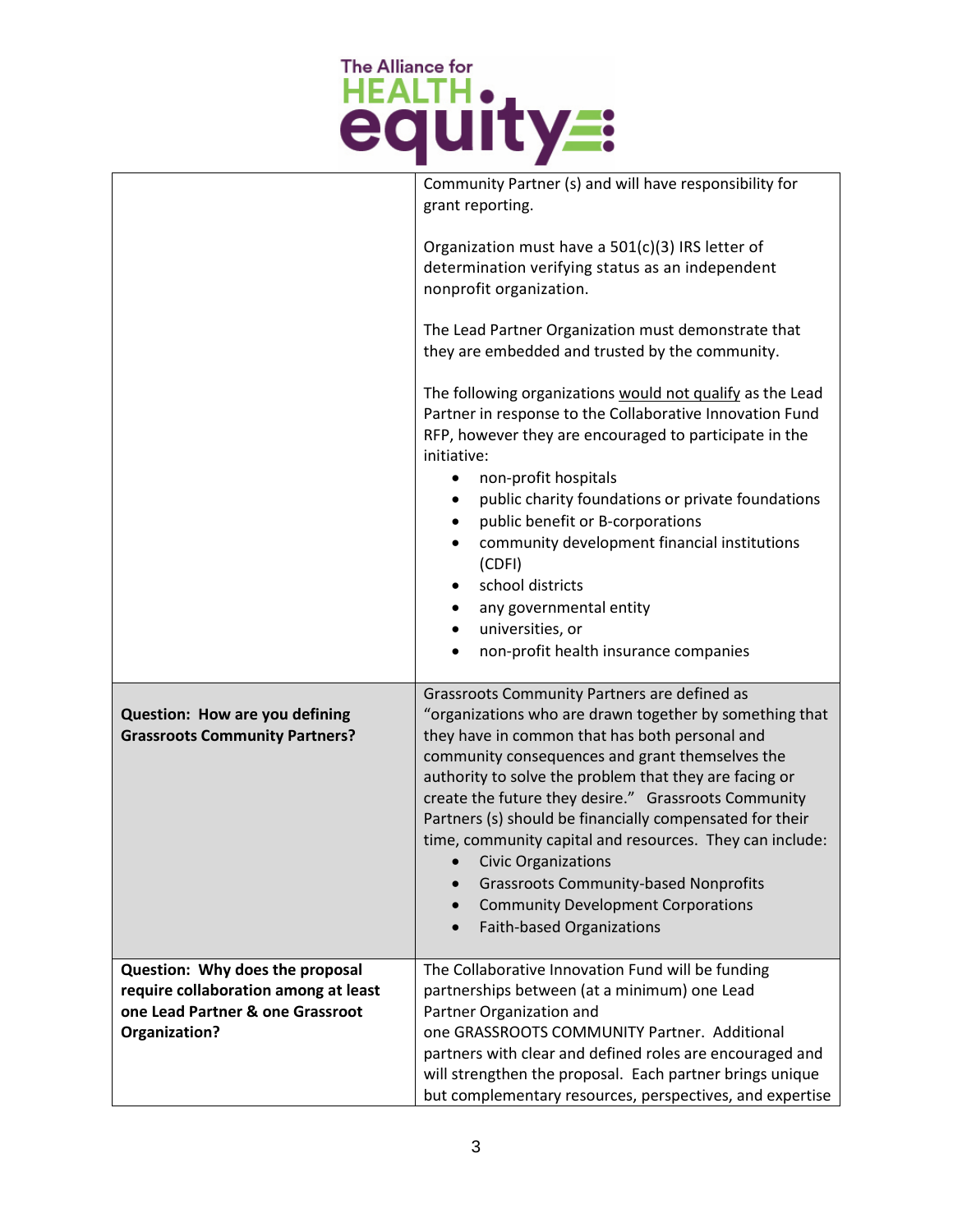## The Alliance for<br>HEALTH .

|                                                                                                                                                                                                                                                                   | to the collaboration. In recent years, we have witnessed a<br>growing recognition that no one organization, or even one<br>sector, can make much of an impact on some of our most<br>challenging HEALTH, social and economic problems acting<br>in isolation.                                                                                                                                                                                                                                                                                                                                                                                                                                                                                                                                                                                                                                                           |
|-------------------------------------------------------------------------------------------------------------------------------------------------------------------------------------------------------------------------------------------------------------------|-------------------------------------------------------------------------------------------------------------------------------------------------------------------------------------------------------------------------------------------------------------------------------------------------------------------------------------------------------------------------------------------------------------------------------------------------------------------------------------------------------------------------------------------------------------------------------------------------------------------------------------------------------------------------------------------------------------------------------------------------------------------------------------------------------------------------------------------------------------------------------------------------------------------------|
| Question: Can you elaborate on the<br>role a local Grassroot Partner(s) should<br>play in the initiative?                                                                                                                                                         | The AHE places great emphasis on providing resources<br>to Grassroot COMMUNITY Partner(s) to be more than just<br>the voice of the community. They should be contributing<br>to the overall decision-making and priority-setting and<br>play an authentic and engaged role in the coordinated<br>action taken by the group. There are many ways this could<br>take shape: groups could be a part of the decision-making<br>process, have a seat at the table among partners, and/or<br>should be stakeholders who feels a sense of accountability<br>toward the work. Your proposal should feature strong and<br>intentional communication efforts to engage<br>your Grassroot COMMUNITY Partner(s). Exemplar<br>proposals will be those that demonstrate plans to develop<br>the skills and capabilities of members from<br>the Grassroot COMMUNITY Partner(s) who can assist in<br>sustaining the work going forward. |
| <b>Question: Are Letters of Commitments</b><br>required as part of the proposal<br>submission?                                                                                                                                                                    | No.<br>Applicants are required to complete the submission form<br>that includes organizational name and mission; nonprofit<br>status; most recent 990; grassroots partnering<br>organization name, contact person(s), and organizational<br>legal status; Social Determinants of Health area<br>(education or employment) of concentration; and funding<br>request.<br>Applicants who meet all criteria will be invited to a 45-<br>minute interview that replaces a traditional narrative<br>application.                                                                                                                                                                                                                                                                                                                                                                                                              |
| Implementation<br>Question: Can you elaborate on the<br>Let's Talk Coatesville Collaborative<br>Innovation Fund Workshop in which<br>applicants are required to attend if they<br>are considering seeking funds from the<br><b>Collaborative Innovation Fund.</b> | The Let's Talk Coatesville Collaborative Innovation<br>Fund Workshop scheduled for Wed., February<br>23, 2022, from 3-4pm, is intended to provide a more<br>detailed overview for our Collaborative Innovation<br>Fund. The Alliance will review the Collaborative<br>Innovation Funding opportunity in detail, facilitate a Q & A<br>session, and allow participants an opportunity to generate                                                                                                                                                                                                                                                                                                                                                                                                                                                                                                                        |